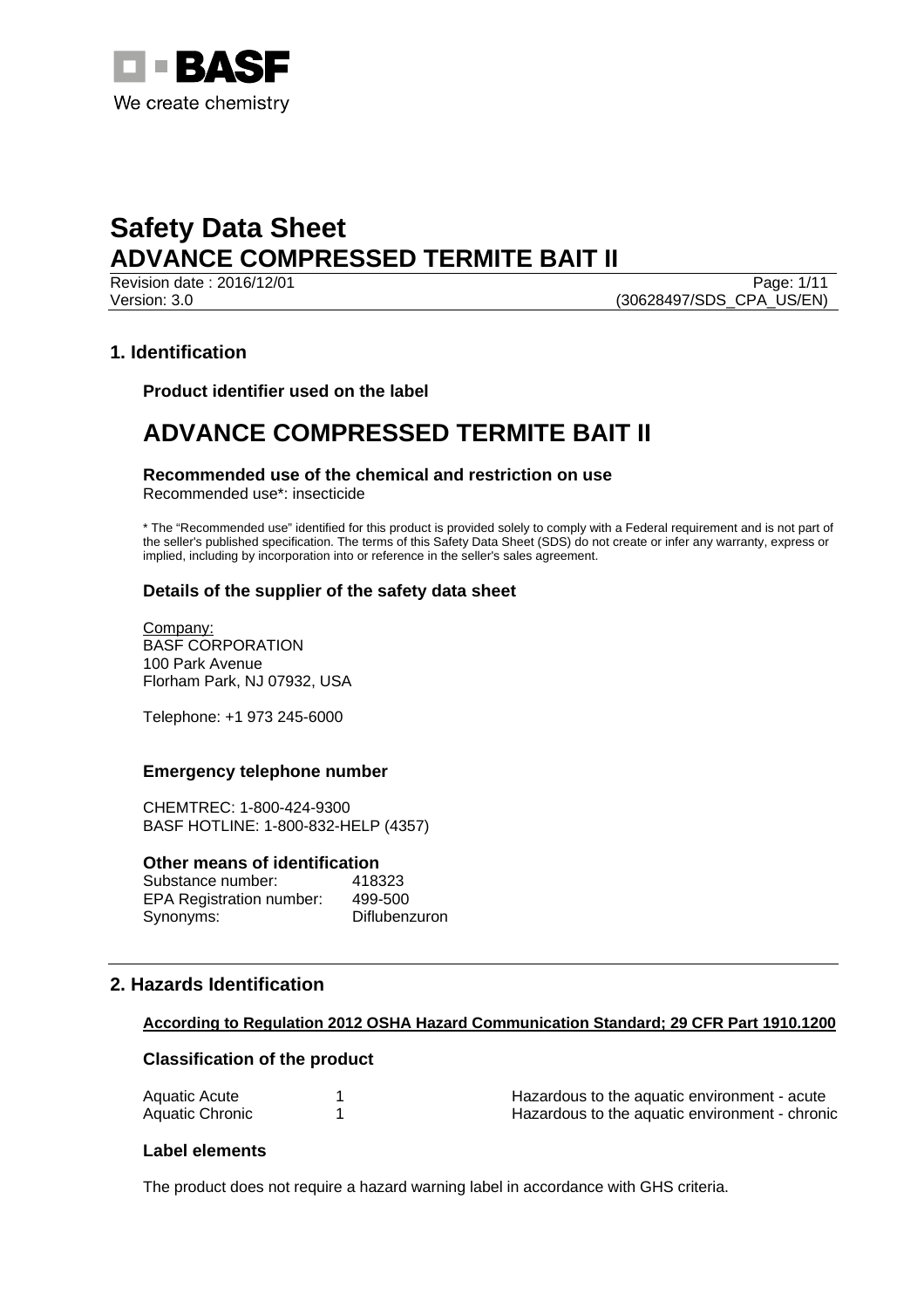Revision date : 2016/12/01 Page: 2/11

Version: 3.0 (30628497/SDS\_CPA\_US/EN)

## **According to Regulation 1994 OSHA Hazard Communication Standard; 29 CFR Part 1910.1200**

### **Emergency overview**

CAUTION: KEEP OUT OF REACH OF CHILDREN. KEEP OUT OF REACH OF DOMESTIC ANIMALS.

# **3. Composition / Information on Ingredients**

### **According to Regulation 2012 OSHA Hazard Communication Standard; 29 CFR Part 1910.1200**

| <b>CAS Number</b> | Weight %  | <b>Chemical name</b>                                |
|-------------------|-----------|-----------------------------------------------------|
| 35367-38-5        | $0.25 \%$ | Benzamide, N-[[(4-chlorophenyl)amino]carbonyl]-2,6- |
|                   |           | difluoro-                                           |

### **According to Regulation 1994 OSHA Hazard Communication Standard; 29 CFR Part 1910.1200**

| <b>CAS Number</b><br>35367-38-5 | Weight %<br>$0.25 \%$ | <b>Chemical name</b><br>Benzamide, N-[[(4-chlorophenyl)amino]carbonyl]-2,6-<br>difluoro- |
|---------------------------------|-----------------------|------------------------------------------------------------------------------------------|
| 9004-34-6                       | $\leq$ 99.75%         | Microcrystalline cellulose<br>Proprietary ingredients                                    |

# **4. First-Aid Measures**

## **Description of first aid measures**

# **General advice:**

Remove contaminated clothing.

#### **If inhaled:**

Keep patient calm, remove to fresh air.

### **If on skin:**

Wash thoroughly with soap and water.

### **If in eyes:**

Wash affected eyes for at least 15 minutes under running water with eyelids held open.

### **If swallowed:**

Rinse mouth and then drink plenty of water.

## **Most important symptoms and effects, both acute and delayed**

Symptoms: No significant reaction of the human body to the product known.

## **Indication of any immediate medical attention and special treatment needed**

Note to physician<br>Treatment: Symptomatic treatment (decontamination, vital functions).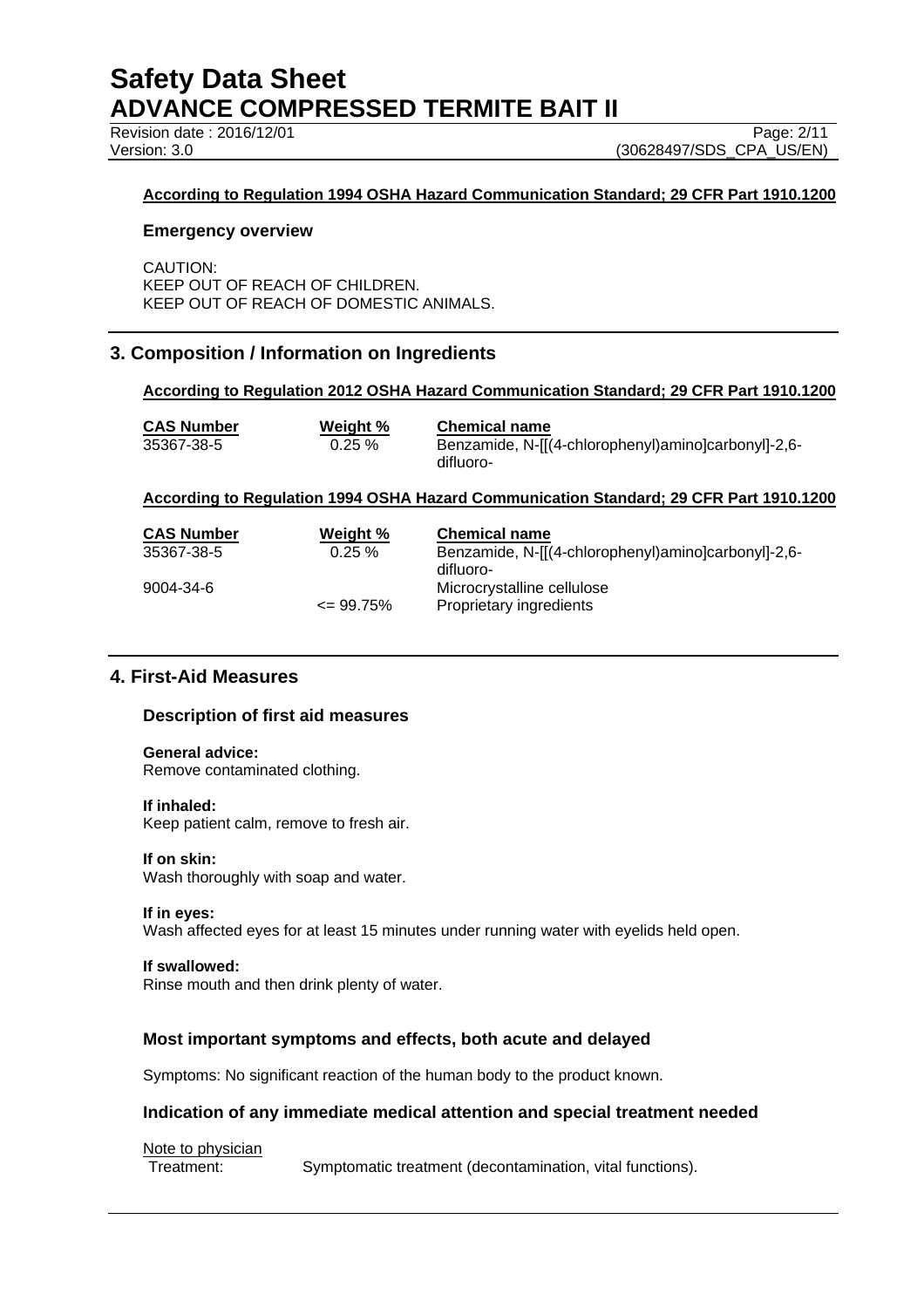Revision date : 2016/12/01 Page: 3/11

Version: 3.0 (30628497/SDS\_CPA\_US/EN)

# **5. Fire-Fighting Measures**

## **Extinguishing media**

Suitable extinguishing media: foam, dry powder, water spray

## **Special hazards arising from the substance or mixture**

Hazards during fire-fighting:

carbon monoxide, carbon dioxide, nitrogen dioxide, nitrogen oxide, Hydrogen chloride, hydrogen fluoride, halogenated hydrocarbons, hydrocarbons

If product is heated above decomposition temperature, toxic vapours will be released. The substances/groups of substances mentioned can be released in case of fire.

## **Advice for fire-fighters**

Protective equipment for fire-fighting: Firefighters should be equipped with self-contained breathing apparatus and turn-out gear.

### **Further information:**

Evacuate area of all unnecessary personnel. Contain contaminated water/firefighting water. Do not allow to enter drains or waterways.

## **6. Accidental release measures**

## **Personal precautions, protective equipment and emergency procedures**

Take appropriate protective measures. Clear area. Shut off source of leak only under safe conditions. Extinguish sources of ignition nearby and downwind. Ensure adequate ventilation. Wear suitable personal protective clothing and equipment.

## **Environmental precautions**

Do not discharge into the subsoil/soil. Do not discharge into drains/surface waters/groundwater. Contain contaminated water/firefighting water. A spill of or in excess of the reportable quantity requires notification to state, local and national emergency authorities. This product is not regulated by CERCLA ('Superfund').

## **Methods and material for containment and cleaning up**

Dike spillage. Sweep/shovel up. Avoid raising dust. Use wet cleaning methods when applicable. Place into suitable containers for reuse or disposal in a licensed facility. Spilled substance/product should be recovered and applied according to label rates whenever possible. If application of spilled substance/product is not possible, then spills should be contained, solidified, and placed in suitable containers for disposal. After decontamination, spill area can be washed with water. Collect wash water for approved disposal.

# **7. Handling and Storage**

## **Precautions for safe handling**

RECOMMENDATIONS ARE FOR MANUFACTURING, COMMERCIAL BLENDING, AND PACKAGING WORKERS. PESTICIDE APPLICATORS & WORKERS must refer to the Product Label and Directions for Use attached to the product. Provide good ventilation of working area (local exhaust ventilation if necessary). Keep away from sources of ignition - No smoking. Keep container tightly sealed. Protect against heat. Handle and open container with care. Do not open until ready to use. Once container is opened, content should be used as soon as possible. Provide means for controlling leaks and spills. Follow label warnings even after container is emptied. The substance/ product may be handled only by appropriately trained personnel. Avoid all direct contact with the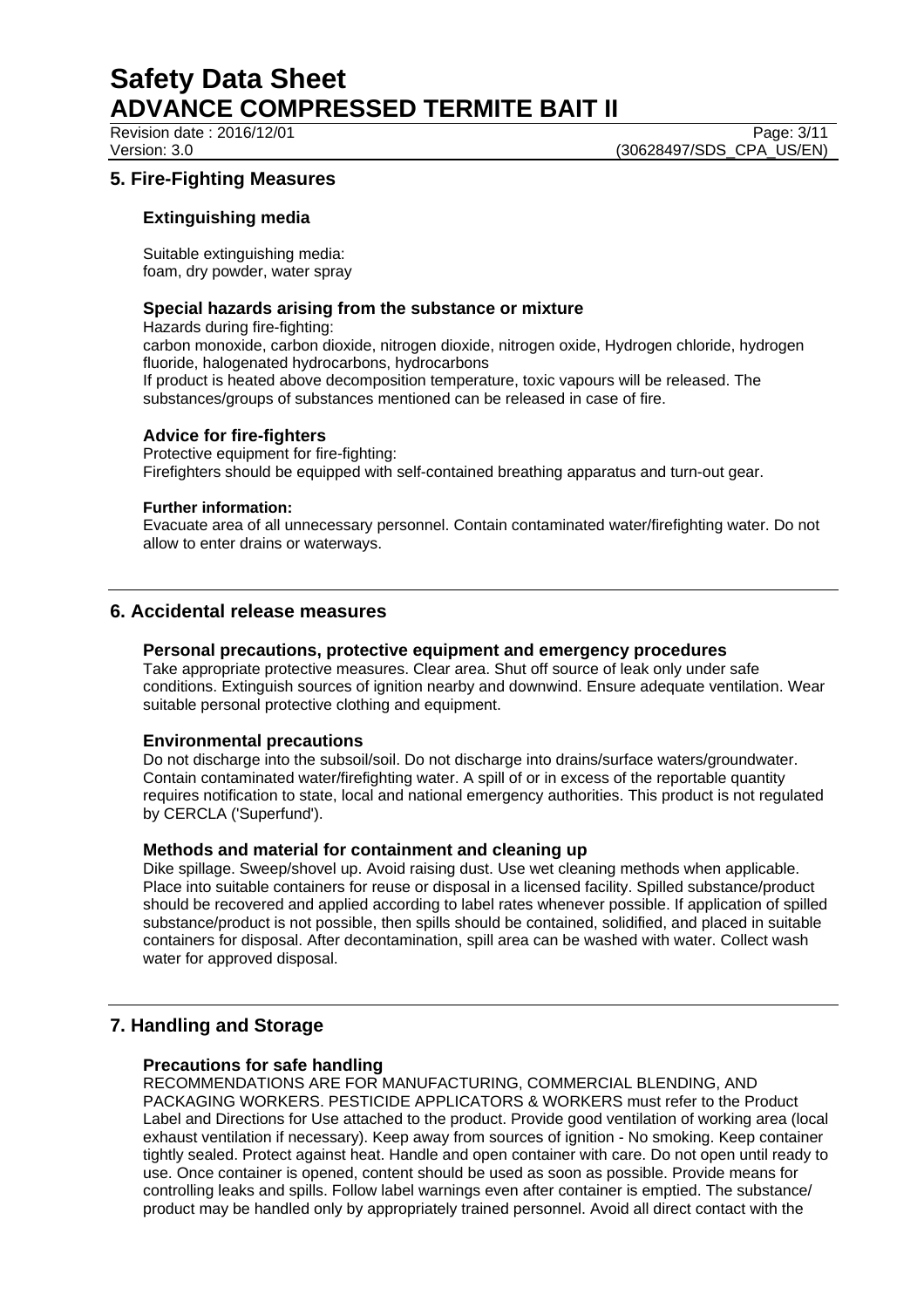Revision date : 2016/12/01 Page: 4/11

Version: 3.0 (30628497/SDS\_CPA\_US/EN)

substance/product. Avoid contact with the skin, eyes and clothing. Avoid inhalation of dusts/mists/vapours. Wear suitable personal protective clothing and equipment.

### Protection against fire and explosion:

The relevant fire protection measures should be noted. Fire extinguishers should be kept handy. Avoid all sources of ignition: heat, sparks, open flame. Avoid extreme heat. Ground all transfer equipment properly to prevent electrostatic discharge. Electrostatic discharge may cause ignition.

## **Conditions for safe storage, including any incompatibilities**

Segregate from incompatible substances. Segregate from foods and animal feeds. Segregate from textiles and similar materials.

Further information on storage conditions: Keep only in the original container in a cool, dry, wellventilated place away from ignition sources, heat or flame. Protect containers from physical damage. Protect against contamination. The authority permits and storage regulations must be observed.

Storage stability: May be kept indefinitely if stored properly. If an expiry date is mentioned on the packaging/label this takes priority over the statements on storage duration in this safety data sheet.

# **8. Exposure Controls/Personal Protection**

## **Users of a pesticidal product should refer to the product label for personal protective equipment requirements.**

## **Components with occupational exposure limits**

| Microcrystalline cellulose | OSHA PEL  | PEL 5 mg/m3 Respirable fraction; PEL 15 |
|----------------------------|-----------|-----------------------------------------|
|                            |           | $mg/m3$ Total dust ;                    |
|                            | ACGIH TLV | TWA value 10 mg/m3 :                    |

## **Advice on system design:**

Whenever possible, engineering controls should be used to minimize the need for personal protective equipment.

### **Personal protective equipment**

## **RECOMMENDATIONS FOR MANUFACTURING, COMMERCIAL BLENDING, AND PACKAGING WORKERS:**

### **Respiratory protection:**

Wear respiratory protection if ventilation is inadequate. Wear a NIOSH-certified (or equivalent) organic vapour/particulate respirator. For situations where the airborne concentrations may exceed the level for which an air purifying respirator is effective, or where the levels are unknown or Immediately Dangerous to Life or Health (IDLH), use NIOSH-certified full facepiece pressure demand self-contained breathing apparatus (SCBA) or a full facepiece pressure demand supplied-air respirator (SAR) with escape provisions.

### **Hand protection:**

Chemical resistant protective gloves, Protective glove selection must be based on the user's assessment of the workplace hazards.

### **Eye protection:**

Safety glasses with side-shields. Tightly fitting safety goggles (chemical goggles). Wear face shield if splashing hazard exists.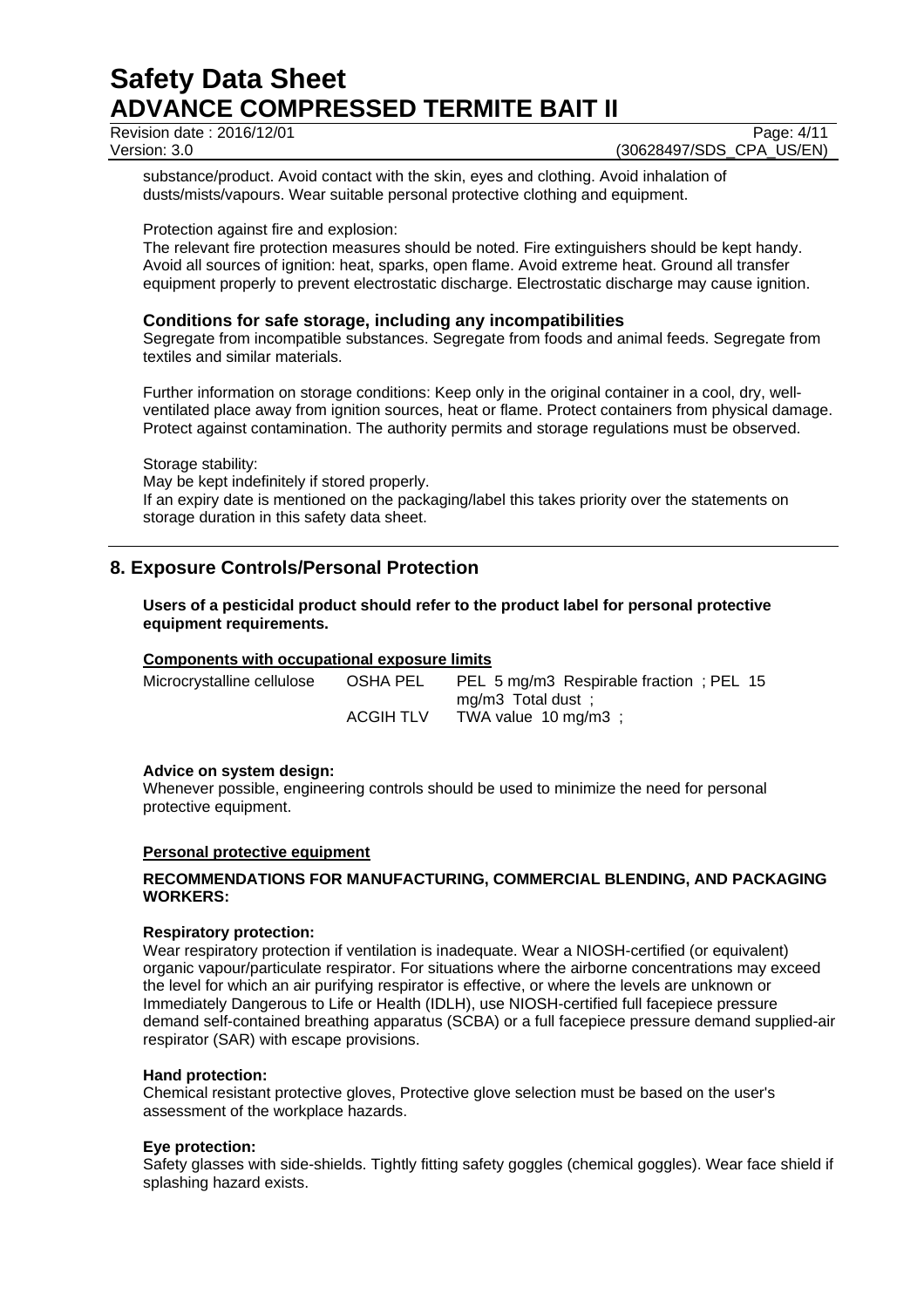Revision date : 2016/12/01 Page: 5/11

Version: 3.0 (30628497/SDS\_CPA\_US/EN)

## **Body protection:**

Body protection must be chosen depending on activity and possible exposure, e.g. head protection, apron, protective boots, chemical-protection suit.

## **General safety and hygiene measures:**

RECOMMENDATIONS FOR MANUFACTURING, COMMERCIAL BLENDING, AND PACKAGING WORKERS Wear long sleeved work shirt and long work pants in addition to other stated personal protective equipment. Work place should be equipped with a shower and an eye wash. Handle in accordance with good industrial hygiene and safety practice. Personal protective equipment should be decontaminated prior to reuse. Gloves must be inspected regularly and prior to each use. Replace if necessary (e.g. pinhole leaks). Take off immediately all contaminated clothing. Store work clothing separately. Hands and/or face should be washed before breaks and at the end of the shift. No eating, drinking, smoking or tobacco use at the place of work. Keep away from food, drink and animal feeding stuffs.

# **9. Physical and Chemical Properties**

| Odour:<br>odourless                                                                   |  |
|---------------------------------------------------------------------------------------|--|
|                                                                                       |  |
| Odour threshold:<br>not applicable, odour not perceivable                             |  |
| Colour:<br>white                                                                      |  |
| pH value:<br>approx. 5.0 - 7.0                                                        |  |
| $(11\% (m), 20 °C)$                                                                   |  |
| (as suspension)                                                                       |  |
| > 200 °C The substance / product<br>Melting point:                                    |  |
| decomposes.                                                                           |  |
| Information based on the main                                                         |  |
| components.                                                                           |  |
| Flash point:<br>not determined                                                        |  |
| Lower explosion limit:<br>As a result of our experience with this                     |  |
| product and our knowledge of its                                                      |  |
| composition we do not expect any                                                      |  |
| hazard as long as the product is used                                                 |  |
| appropriately and in accordance with                                                  |  |
| the intended use.                                                                     |  |
| Upper explosion limit:<br>As a result of our experience with this                     |  |
| product and our knowledge of its                                                      |  |
| composition we do not expect any                                                      |  |
| hazard as long as the product is used                                                 |  |
| appropriately and in accordance with                                                  |  |
| the intended use.                                                                     |  |
| Bulk density:<br>approx. 260.6 kg/m3                                                  |  |
| (21.7 °C)                                                                             |  |
| not applicable<br>Vapour density:                                                     |  |
| Partitioning coefficient n-<br>not applicable                                         |  |
| octanol/water (log Pow):                                                              |  |
| Thermal decomposition:<br>carbon monoxide, carbon dioxide, nitrogen dioxide, nitrogen |  |
| oxide, Hydrogen chloride, hydrogen fluoride                                           |  |
| Stable at ambient temperature. If product is heated above                             |  |
| decomposition temperature toxic vapours may be released. To                           |  |
| avoid thermal decomposition, do not overheat.                                         |  |
| Viscosity, dynamic:<br>not applicable, the product is a solid                         |  |
| Solubility in water:<br>dispersible                                                   |  |
| Evaporation rate:<br>not applicable                                                   |  |
| Other Information:<br>If necessary, information on other physical and chemical        |  |
| parameters is indicated in this section.                                              |  |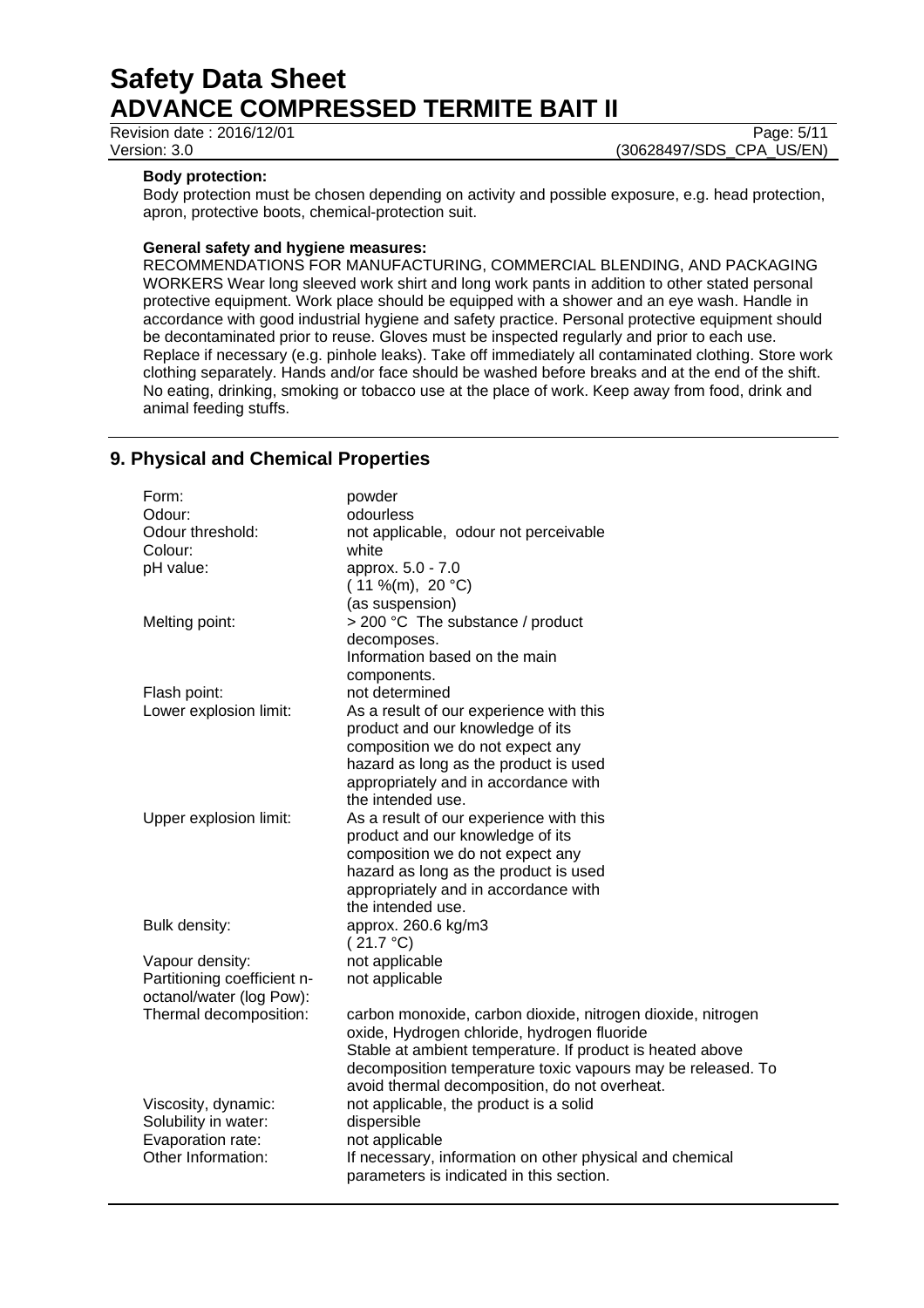Revision date : 2016/12/01 Page: 6/11

Version: 3.0 (30628497/SDS\_CPA\_US/EN)

# **10. Stability and Reactivity**

## **Reactivity**

No hazardous reactions if stored and handled as prescribed/indicated.

Corrosion to metals: Corrosive effects to metal are not anticipated.

Oxidizing properties: Based on its structural properties the product is not classified as oxidizing.

### **Chemical stability**

The product is stable if stored and handled as prescribed/indicated.

### **Possibility of hazardous reactions**

The product is chemically stable.

### **Conditions to avoid**

Avoid all sources of ignition: heat, sparks, open flame. Avoid prolonged storage. Avoid electro-static discharge. Avoid contamination. Avoid prolonged exposure to extreme heat. Avoid extreme temperatures. This product may form an explosive mixture if: 1. the dust is suspended in the atmosphere as a dust cloud AND 2. the concentration of the dust is above the lower explosion limit (LEL) AND 3. the limiting oxygen concentration (LOC) is exceeded.

## **Incompatible materials**

strong oxidizing agents

## **Hazardous decomposition products**

Decomposition products:

No hazardous decomposition products if stored and handled as prescribed/indicated., Prolonged thermal loading can result in products of degradation being given off.

Thermal decomposition:

Possible thermal decomposition products:

carbon monoxide, carbon dioxide, nitrogen dioxide, nitrogen oxide, Hydrogen chloride, hydrogen fluoride

Stable at ambient temperature. If product is heated above decomposition temperature toxic vapours may be released. To avoid thermal decomposition, do not overheat.

# **11. Toxicological information**

## **Primary routes of exposure**

Routes of entry for solids and liquids are ingestion and inhalation, but may include eye or skin contact. Routes of entry for gases include inhalation and eye contact. Skin contact may be a route of entry for liquefied gases.

## **Acute Toxicity/Effects**

### Acute toxicity

Assessment of acute toxicity: Relatively nontoxic after single ingestion. Slightly toxic after short-term skin contact. Relatively nontoxic after short-term inhalation.

Oral Type of value: LD50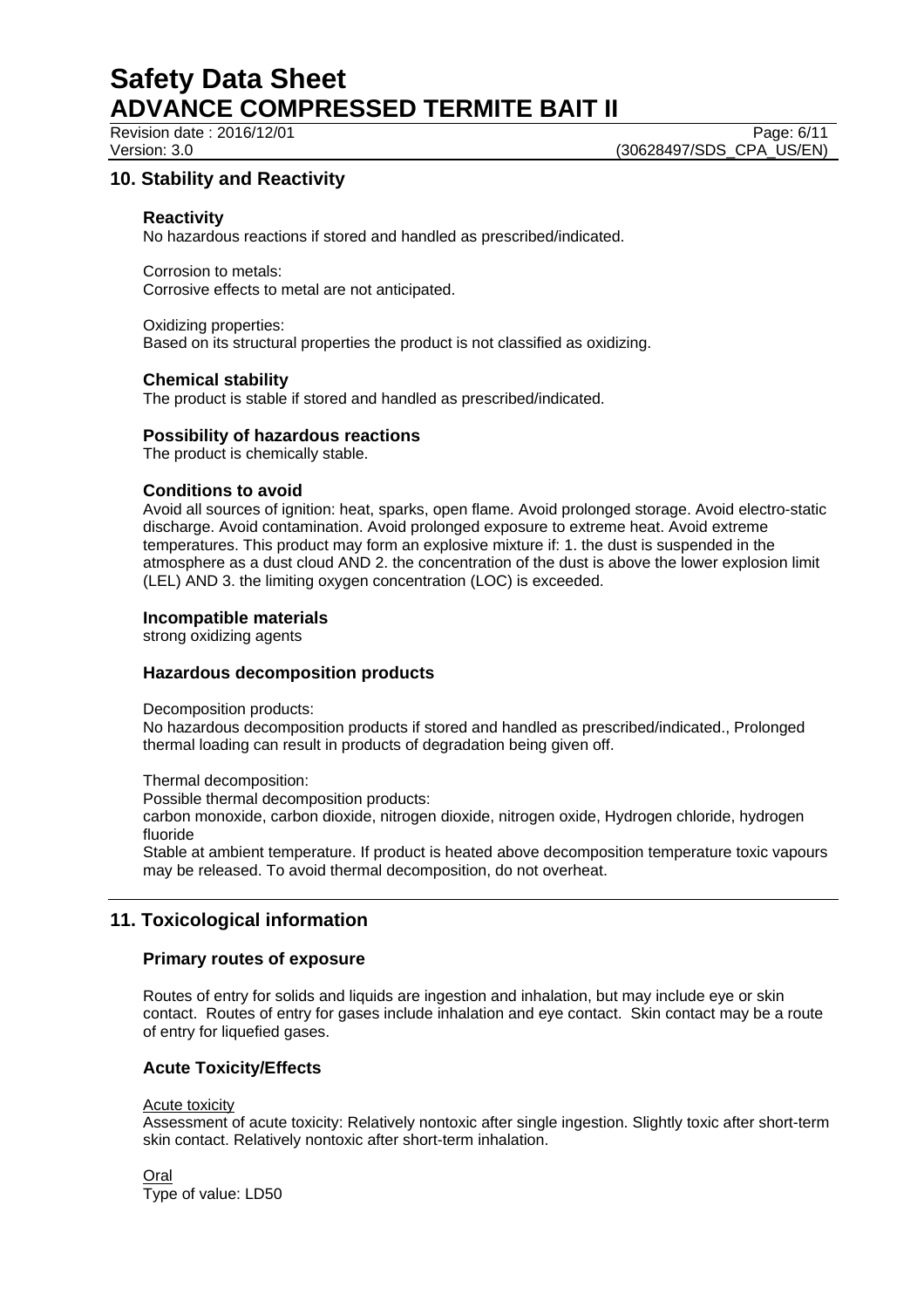Revision date : 2016/12/01 Page: 7/11

Version: 3.0 (30628497/SDS\_CPA\_US/EN)

Species: rat Value: > 5,000 mg/kg

Inhalation Type of value: LC50 Species: rat Value: > 2.12 mg/l Exposure time: 4 h No mortality was observed.

Dermal Type of value: LD50 Species: rat Value: > 5,000 mg/kg

Assessment other acute effects Assessment of STOT single:

Based on the available information there is no specific target organ toxicity to be expected after a single exposure.

The product has not been tested. The statement has been derived from the properties of the individual components.

Irritation / corrosion Assessment of irritating effects: May cause slight irritation to the skin. May cause slight but temporary irritation to the eyes.

**Skin** Species: rabbit Result: non-irritant

Eye Species: rabbit Result: non-irritant

**Sensitization** Assessment of sensitization: There is no evidence of a skin-sensitizing potential.

modified Buehler test Species: guinea pig Result: Non-sensitizing.

## **Chronic Toxicity/Effects**

Repeated dose toxicity Assessment of repeated dose toxicity: The product has not been tested. The statement has been derived from the properties of the individual components.

*Information on: Benzamide, N-[[(4-chlorophenyl)amino]carbonyl]-2,6-difluoro-Assessment of repeated dose toxicity: Repeated exposure may affect certain organs.*  ----------------------------------

Genetic toxicity

Assessment of mutagenicity: The product has not been tested. The statement has been derived from the properties of the individual components. Mutagenicity tests revealed no genotoxic potential.

**Carcinogenicity**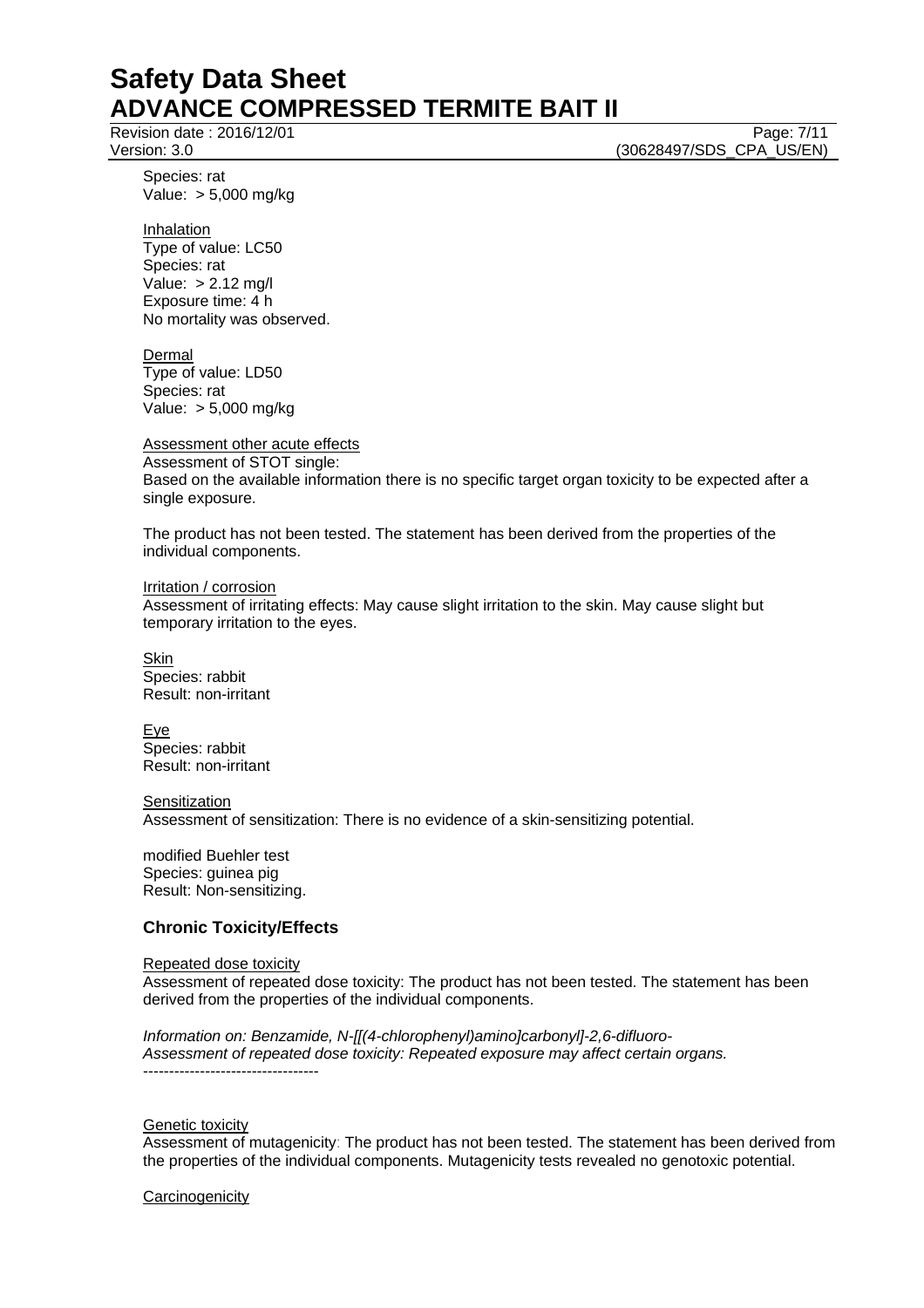Revision date : 2016/12/01 Page: 8/11

Version: 3.0 (30628497/SDS\_CPA\_US/EN)

Assessment of carcinogenicity: The product has not been tested. The statement has been derived from the properties of the individual components. The results of various animal studies gave no indication of a carcinogenic effect.

### Reproductive toxicity

Assessment of reproduction toxicity: The product has not been tested. The statement has been derived from the properties of the individual components. The results of animal studies gave no indication of a fertility impairing effect.

## **Teratogenicity**

Assessment of teratogenicity: The product has not been tested. The statement has been derived from the properties of the individual components. Animal studies gave no indication of a developmental toxic effect at doses that were not toxic to the parental animals.

Other Information

Misuse can be harmful to health.

## **Symptoms of Exposure**

No significant reaction of the human body to the product known.

# **12. Ecological Information**

## **Toxicity**

Aquatic toxicity Assessment of aquatic toxicity: Very toxic to aquatic life with long lasting effects. The product has not been tested. The statement has been derived from the properties of the individual components.

## Toxicity to fish

*Information on: Benzamide, N-[[(4-chlorophenyl)amino]carbonyl]-2,6-difluoro-LC50 (96 h) > 0.13 mg/l, Cyprinodon variegatus*  ----------------------------------

### Aquatic invertebrates

*Information on: Benzamide, N-[[(4-chlorophenyl)amino]carbonyl]-2,6-difluoro-EC50 (48 h) 0.0026 mg/l, Daphnia magna LC50 (96 h) 0.00064 mg/l, Palaemonetes pugio*  ----------------------------------

### Aquatic plants

*Information on: Benzamide, N-[[(4-chlorophenyl)amino]carbonyl]-2,6-difluoro-EC50 (72 h) 20 mg/l, Selenastrum capricornutum*  ----------------------------------

### Chronic toxicity to fish

*Information on: Benzamide, N-[[(4-chlorophenyl)amino]carbonyl]-2,6-difluoro-No observed effect concentration (21 d) 0.2 mg/l, Oncorhynchus mykiss*  ----------------------------------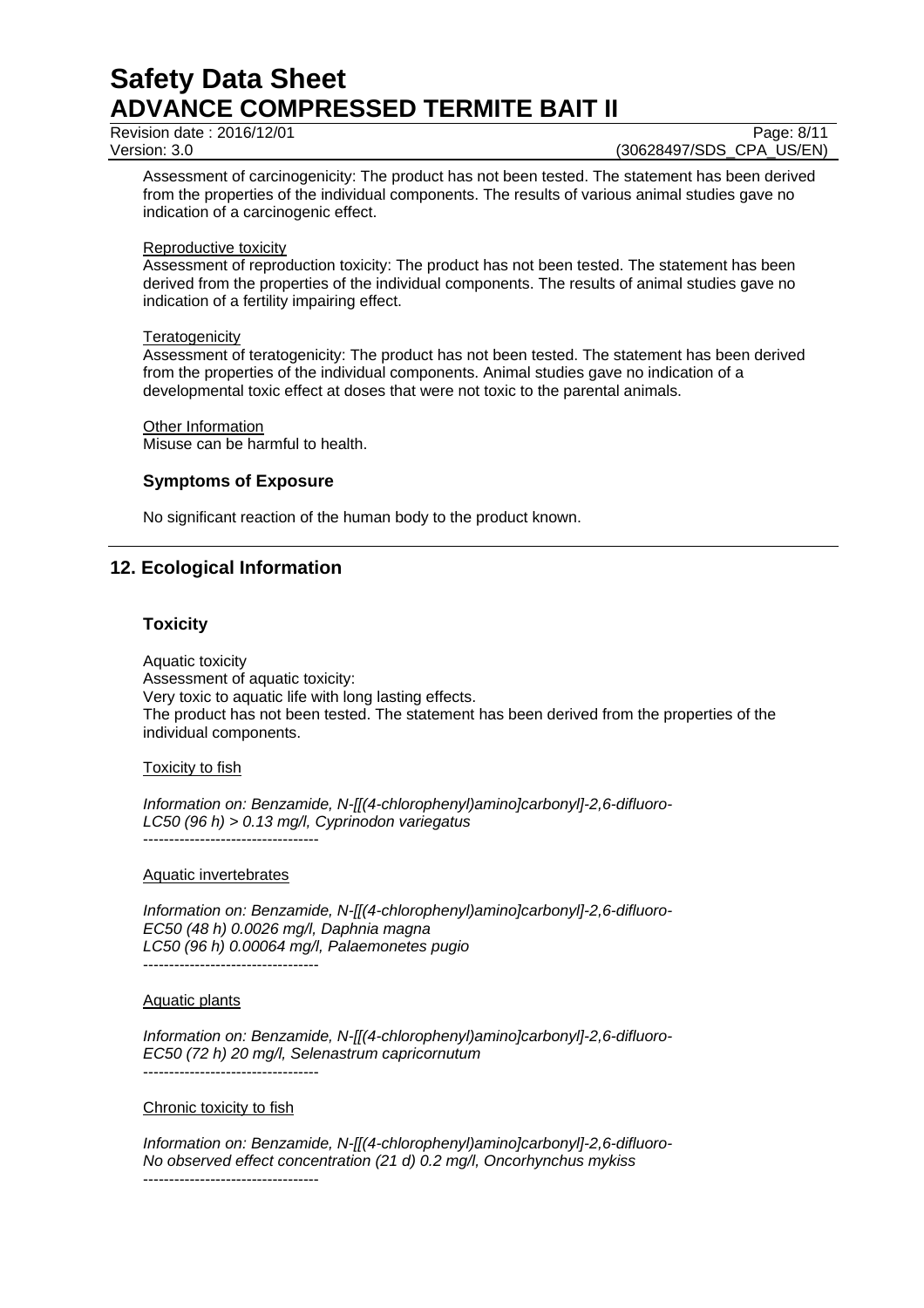Revision date : 2016/12/01 Page: 9/11

Version: 3.0 (30628497/SDS\_CPA\_US/EN)

### Chronic toxicity to aquatic invertebrates

*Information on: Benzamide, N-[[(4-chlorophenyl)amino]carbonyl]-2,6-difluoro-No observed effect concentration (21 d) 0.00004 mg/l, Daphnia magna*  ----------------------------------

## **Persistence and degradability**

### Assessment biodegradation and elimination (H2O)

The product has not been tested. The statement has been derived from the properties of the individual components.

## Assessment biodegradation and elimination (H2O)

*Information on: Benzamide, N-[[(4-chlorophenyl)amino]carbonyl]-2,6-difluoro-*

*Not readily biodegradable (by OECD criteria).* 

## **Bioaccumulative potential**

----------------------------------

Assessment bioaccumulation potential The product has not been tested. The statement has been derived from the properties of the individual components.

Assessment bioaccumulation potential

*Information on: Benzamide, N-[[(4-chlorophenyl)amino]carbonyl]-2,6-difluoro-*  ----------------------------------

# **Mobility in soil**

Assessment transport between environmental compartments The product has not been tested. The statement has been derived from the properties of the individual components.

*Information on: Benzamide, N-[[(4-chlorophenyl)amino]carbonyl]-2,6-difluoro-*

*Following exposure to soil, adsorption to solid soil particles is probable, therefore contamination of groundwater is not expected.*

----------------------------------

# **Additional information**

Other ecotoxicological advice: Do not discharge product into the environment without control.

# **13. Disposal considerations**

## **Waste disposal of substance:**

Pesticide wastes are regulated. If pesticide wastes cannot be disposed of according to label instructions, contact the State Pesticide or Environmental Control Agency or the Hazardous Waste representative at the nearest EPA Regional Office for guidance.

### **Container disposal:**

Rinse thoroughly at least three times (triple rinse) in accordance with EPA recommendations. Consult state or local disposal authorities for approved alternative procedures such as container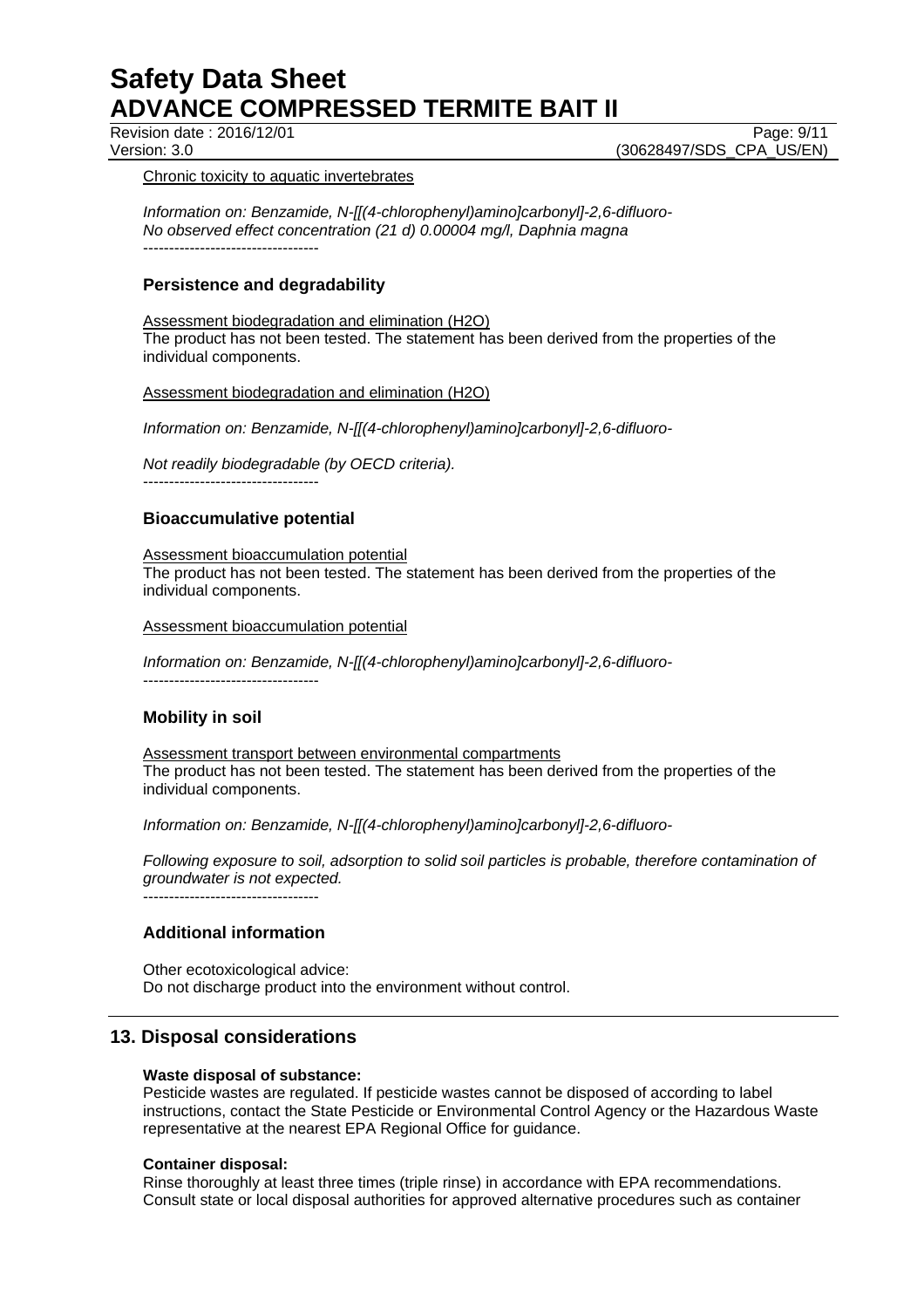Revision date : 2016/12/01 Page: 10/11

Version: 3.0 (30628497/SDS\_CPA\_US/EN)

recycling. Recommend crushing, puncturing or other means to prevent unauthorized use of used containers.

# **14. Transport Information**

**Land transport**  USDOT

Not classified as a dangerous good under transport regulations

| Sea transport<br>IMDG                                                                                        |                                                                                                                                     |
|--------------------------------------------------------------------------------------------------------------|-------------------------------------------------------------------------------------------------------------------------------------|
| Hazard class:<br>Packing group:<br>ID number:<br>Hazard label:<br>Marine pollutant:<br>Proper shipping name: | 9<br>Ш<br><b>UN 3077</b><br>9, EHSM<br><b>YES</b><br>ENVIRONMENTALLY HAZARDOUS SUBSTANCE, SOLID, N.O.S.<br>(contains DIFLUBENZURON) |
| Air transport<br><b>IATA/ICAO</b>                                                                            |                                                                                                                                     |
| Hazard class:<br>Packing group:<br>ID number:<br>Hazard label:<br>Proper shipping name:                      | 9<br>Ш<br><b>UN 3077</b><br>9, EHSM<br>ENVIRONMENTALLY HAZARDOUS SUBSTANCE, SOLID, N.O.S.<br>(contains DIFLUBENZURON)               |

# **15. Regulatory Information**

## **Federal Regulations**

| <b>Registration status:</b><br>Chemical | TSCA, US released / listed |
|-----------------------------------------|----------------------------|
| Crop Protection                         | TSCA, US released / exempt |

**EPCRA 311/312 (Hazard categories):** Acute;

## **State regulations**

| <b>State RTK</b> | <b>CAS Number</b> | <b>Chemical name</b>       |
|------------------|-------------------|----------------------------|
| PA               | 9004-34-6         | Microcrystalline cellulose |
| MA               | 9004-34-6         | Microcrystalline cellulose |

## **Labeling requirements under FIFRA**

This chemical is a pesticide product registered by the Environmental Protection Agency and is subject to certain labeling requirements under federal pesticide law. These requirements differ from the classification criteria and hazard information required for safety data sheets, and workplace